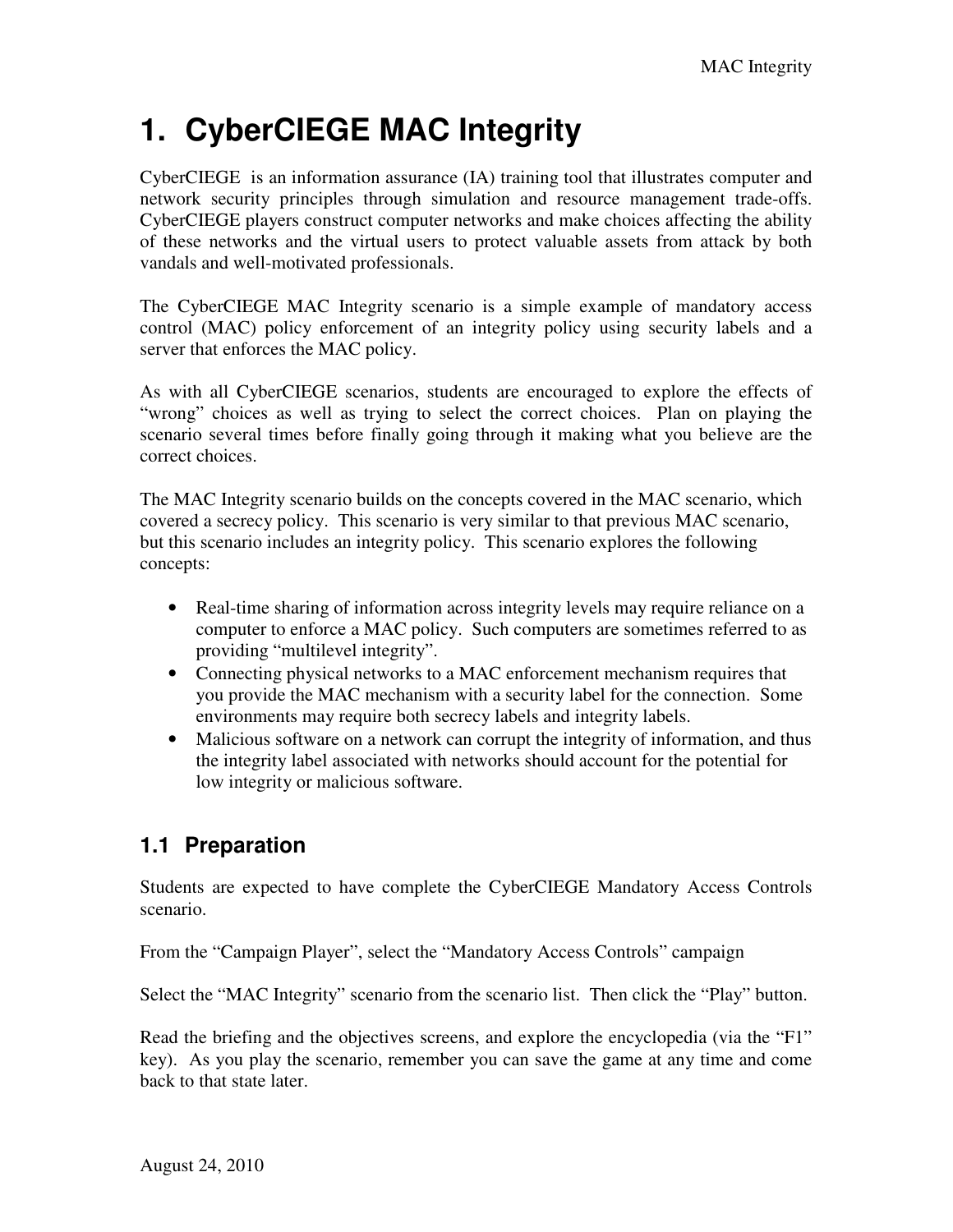### **1.2 Play**

#### **1.2.1 Phase 1 – Assign Security Labels to Network**

- Read the briefing in the GAME tab and check your objectives in the OBJECTIVES tab.
- Look at the labels of the assets via the ASSET tab. Look at the user clearances via the USER tab. Also look at the user goals and notice how they need to share the asset that is on the server.
- In the OFFICE screen, start the simulation and notice how both users are failing a goal because of their inability to share the "Critical Logistics Database" asset.
- Go to the NETWORK tab. Notice Grace's workstation is already connected to the LAN1 network and Sean's workstation is connected to the LAN2 network.
- Connect each network to Server by first selecting the server (click on it) and then click the LAN1 and the LAN2 buttons in the upper right.
- Right click on the server, select Networks and "Label Single Level Network" and then assign labels to each of the two networks.

*Question 1. What label did you assign to the network connected to Grace's workstation? Question 2. What would you expect to happen if you assigned the other integrity label to Grace's workstation? After all, she is cleared to "CRITICAL OPERATIONS" integrity. Give it a try.* 

- Start the simulation and see if you are successful by winning the scenario.
- Play the scenario again and this time assign the wrong label to Grace's network. Start the simulation. What happens? Click the "Attack Log" button to see a description of the attack. Replay the game, trying to counter each attack while keeping the wrong label on Grace's network. Why do you ultimately fail?

## **1.3 Clean Up**

Exit the scenario by clicking the **Quit** button in the GAME screen.

Collect the game logs into a zipped folder by clicking the "**Advanced**" menu button and selecting "**Collect Logs**". Feel free to provide comments on the game within the provided space. Enter your NPS User ID as the user name in the field. Then click "**OK**" to create the zipped file on the desktop.

If you are running the exercise in the NPS Lab:

- copy the logCollection.zip file from the VM's desktop
- Minimize the VM (click on the "" in the grey bar at the top of the